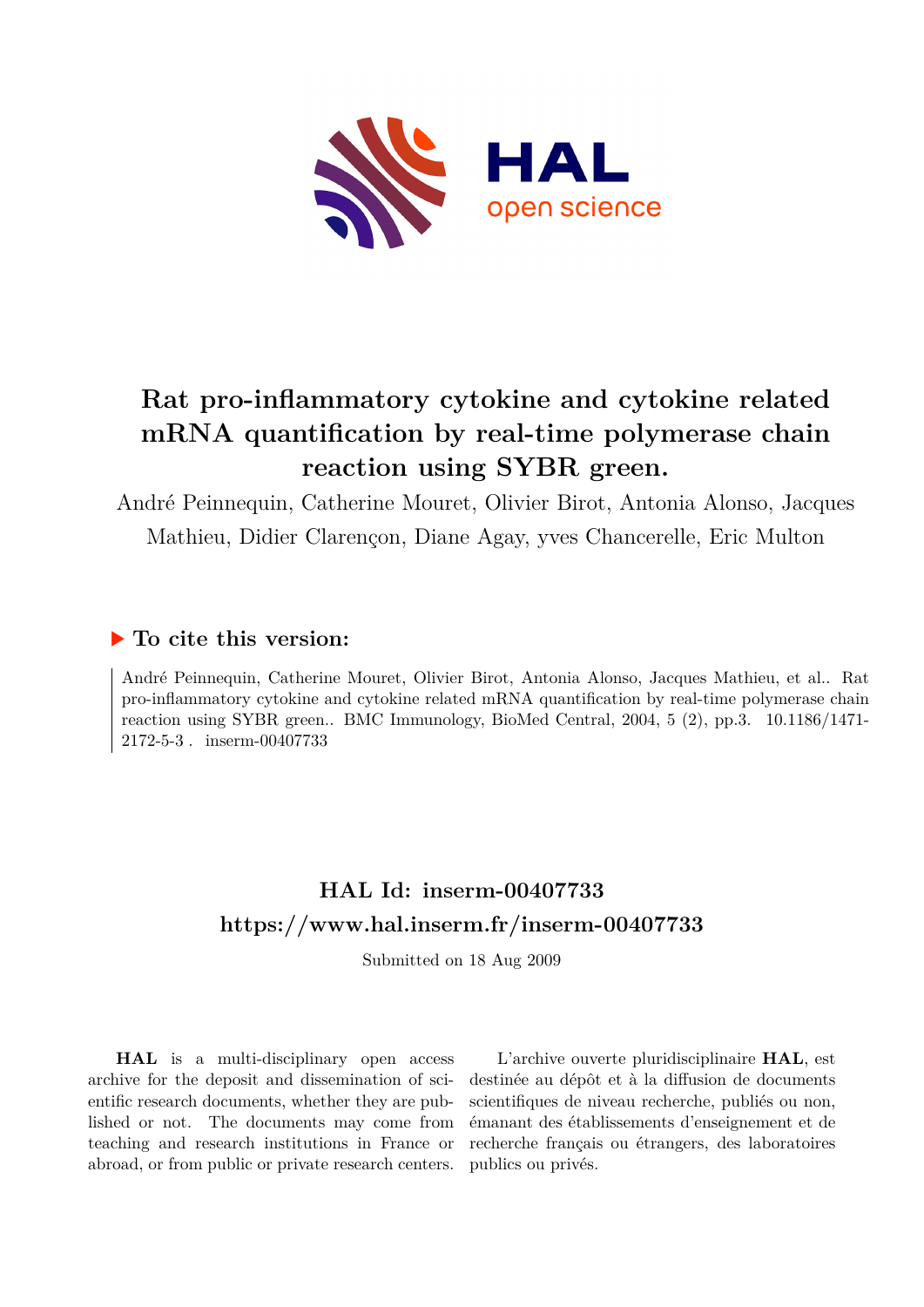## Methodology article **Contract Contract Contract Contract Contract Contract Contract Contract Contract Contract Contract Contract Contract Contract Contract Contract Contract Contract Contract Contract Contract Contract Con**

# **Rat pro-inflammatory cytokine and cytokine related mRNA quantification by real-time polymerase chain reaction using SYBR green**

André Peinnequin<sup>\*1</sup>, Catherine Mouret<sup>1</sup>, Olivier Birot<sup>2</sup>, Antonia Alonso<sup>1</sup>, Jacques Mathieu<sup>1</sup>, Didier Clarençon<sup>1</sup>, Diane Agay<sup>1</sup>, Yves Chancerelle<sup>1</sup> and Eric Multon<sup>1</sup>

Address: <sup>1</sup>Département de Radiobiologie et de Radiopathologie, Centre de Recherches du Service de Santé des Armées Émile Pardé, BP 87, 38702 La Tronche, France and <sup>2</sup>Département des Facteurs Humains, Centre de Recherches du Service de Santé des Armées Émile Pardé, BP 87, 38702 La Tronche Cedex, France

Email: André Peinnequin\* - andrepeinnequin@crssa.net; Catherine Mouret - cmouret@crssa.net; Olivier Birot - Olivier.Birot@mtc.ki.se; Antonia Alonso - antonia.alonso@crssa.net; Jacques Mathieu - jdmathieu@crssa.net; Didier Clarençon - didierclarencon@crssa.net; Diane Agay - diane.agay@crssa.net; Yves Chancerelle - ychancerelle@crssa.net; Eric Multon - emulton@crssa.net \* Corresponding author

Published: 05 February 2004

*BMC Immunology* 2004, **5**:3

[This article is available from: http://www.biomedcentral.com/1471-2172/5/3](http://www.biomedcentral.com/1471-2172/5/3)

© 2004 Peinnequin et al; licensee BioMed Central Ltd. This is an Open Access article: verbatim copying and redistribution of this article are permitted in all media for any purpose, provided this notice is preserved along with the article's original URL.

Received: 02 December 2003 Accepted: 05 February 2004

#### **Abstract**

**Background:** Cytokine mRNA quantification is widely used to investigate cytokine profiles, particularly in small samples. Real-time polymerase chain reaction is currently the most reliable method of quantifying low-level transcripts such as cytokine and cytokine receptor mRNAs. This accurate technique allows the quantification of a larger pattern of cytokines than quantification at the protein level, which is limited to a smaller number of proteins.

**Results:** Although fluorogenic probes are considered more sensitive than fluorescent dyes, we have developed SYBR Green real-time RT-PCR protocols to assay pro-inflammatory cytokines (IL1a, IL1b and IL6, TNFa), cytokine receptors (IL1-r1, IL1-r2, IL6-r, TNF-r2) and related molecules (IL1-RA, SOCS3) mRNA in rats. This method enables normalisation against several housekeeping genes (beta-actin, GAPDH, CypA, HPRT) dependent on the specific experimental treatments and tissues using either standard curve, or comparative  $C_T$  quantification method. PCR efficiency and sensitivity allow the assessment of; i) basal mRNA levels in many tissues and even decreases in mRNA levels, ii) mRNA levels from very small samples.

**Conclusion:** Real-time RT-PCR is currently the best way to investigate cytokine networks. The investigations should be completed by the analysis of genes regulated by cytokines or involved in cytokine signalling, providing indirect information on cytokine protein expression.

#### **Background**

Cytokines are regulatory proteins, which play a key role in inflammatory responses either directly or by their ability to induce the synthesis of cellular adhesion molecules or other cytokines in numerous cell types. Knowledge of the local cytokine pattern is essential to elucidate the immune and pathological pathways involved in many inflammatory responses such as infectious diseases, autoimmune reactions, etc. However, cytokine protein detection, via techniques such as ELISA only allows the measurement of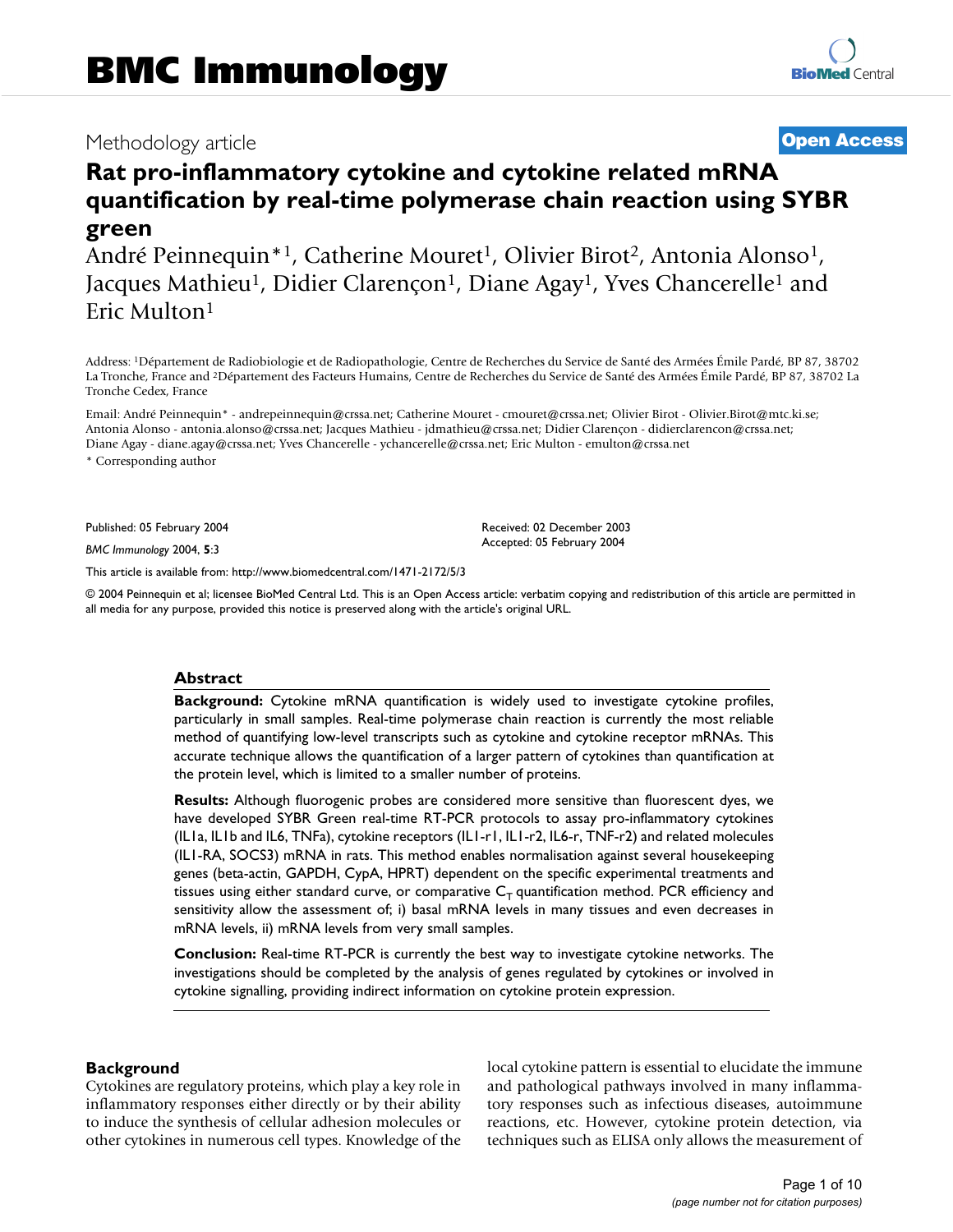a limited number of cytokines from a single sample. In addition, tissue samples are often too small to enable their quantification at the protein level. Until now, this point has been a critical one. Processing of rat samples with ELISA techniques is also impaired by the lack of sensitivity of currently commercialized ELISA kits. Fortunately, the development of quantitative reverse transcription polymerase chain reactions (RT-PCR) provides a highly sensitive tool. Thus, quantification of mRNA is widely used to investigate the cytokine profiles although mRNA is only an estimate of cytokine profiles at the protein level. This drawback can however be partially bypassed by studying the expression of genes regulated by cytokines and involved in cytokine signalling.

Though a variety of methods are used to measure mRNA expression, RT-PCR is the most sensitive thanks to the exponential amplification process. Development of realtime monitoring of the PCR has led to a large improvement in the reproducibility and rapidity of quantitative RT-PCR. Real-time PCR works equally well with a fluorescent dye (e.g., SYBR Green) as it does with fluorogenic sequence-specific probes (TaqMan™, molecular beacons, scorpions and hybridisation probes) and is currently the most accurate and sensitive method for quantifying the mRNA expression of cytokines, which are often expressed at very low levels [1].

Recent works have described real-time PCR quantification of Interleukin 1 alpha (IL1a) [2,3], Interleukin 1 beta (IL1b) [3-5], Interleukin 6 (IL6) [3] and Tumour Necrosis Factor alpha (TNFa) [2,5-7] in rat samples, essentially using fluorogenic probes. However, contrary to human and mouse species [8,9], no study has been carried out so far reporting real-time PCR quantification of an extended panel of pro-inflammatory cytokines and related molecules in the rat species.

Although fluorogenic probes are considered to be more sensitive than fluorescent dyes [10], we have developed a homogenous and reproducible SYBR Green RT-PCR assays which allow measurement of the basal expression of a wide panel of inflammatory cytokines as well as their receptors in many rat organs.

### **Results**

#### *Primer design and control of primer specificity*

Except IL1b primers previously described [4], primers were specially designed for this study. Primer design and optimisation concerning dimerization, self-priming and melting temperature were carried out using MacVector software (Accelrys, San Diego, USA). The default parameters of the program were applied, except for the following; i) product size  $75-120$  bp, ii) percent  $G+C$  47-53, iii) bonds primer versus primer (any) 4 and iv) bonds primer versus primer (GC) 3. Primers with G-C stretches are avoided. If possible primer sets with identical size and G-C content were chosen (Tables 1, 2). The short amplicon length did not always allow designing intron-spanning primers. Primer sets amplifying genomic DNA are pointed out in Tables 1, 2. Thus, intron-specific primers or RTminus controls were used to ascertain the absence of

|  |  | Table I: Primer sequences used for cytokine and cytokine receptor real-time PCR assays |  |
|--|--|----------------------------------------------------------------------------------------|--|
|  |  |                                                                                        |  |

| Gene name         |           | 5'-3' primer sequence           | Position cDNA-gene <sup>a</sup> | Accession Number <sup>b</sup> |
|-------------------|-----------|---------------------------------|---------------------------------|-------------------------------|
| ILI <sub>a</sub>  | FW.       | AAGACAAGCCTGTGTTGCTGAAGG        | 663-747                         | D00403                        |
|                   | <b>RW</b> | TCCCAGAAGAAAATGAGGTCGGTC        | Int. span.                      | NW 047658                     |
| <b>ILIb</b>       | <b>FW</b> | CACCTCTCAAGCAGAGCACAG           | 793-871                         | M98820                        |
|                   | <b>RW</b> | <b>GGGTTCCATGGTGAAGTCAAC</b>    | Exon                            | NW 047658                     |
| <b>ILIRA</b>      | <b>FW</b> | AAGACCTTCTACCTGAGGAACAACC       | 139-255                         | M63101                        |
|                   | <b>RW</b> | <b>GCCCAAGAACACATTCCGAAAGTC</b> | Int. span.                      | NW 047651                     |
| <b>ILIRI</b>      | <b>FW</b> | <b>GTTTTTGGAACACCCTTCAGCC</b>   | $1209 - 1313$                   | M95578                        |
|                   | <b>RW</b> | ACGAAGCAGATGAACGGATAGC          | Exon                            | NW 047814.1                   |
| ILIR <sub>2</sub> | FW        | <b>CATTCAGACACCTCCAGCAGTTC</b>  | 328-443                         | Z22812                        |
|                   | <b>RW</b> | <b>ACCCAGAGCGTATCATCCTTCAC</b>  | Exon                            | NW 047814.1                   |
| IL <sub>6</sub>   | FW        | TCCTACCCCAACTTCCAATGCTC         | $532 - 610$                     | E02522                        |
|                   | <b>RW</b> | TTGGATGGTCTTGGTCCTTAGCC         | Exon                            | M26745                        |
| IL6R              | <b>FW</b> | AAGCAGGTCCAGCCACAATGTAG         | 696-812                         | NM 017020                     |
|                   | <b>RW</b> | CCAACTGACTTTGAGCCAACGAG         | Int. span.                      | NW 047626.1                   |
| TNFa              | FW        | AAATGGGCTCCCTCTCATCAGTTC        | 195-305                         | X66539                        |
|                   | <b>RW</b> | TCTGCTTGGTGGTTTGCTACGAC         | Int. span.                      | D00475                        |
| TNF-r2            | <b>FW</b> | TGCAACAAGACTTCAGACACCGTG        | 142–224                         | AF420214                      |
|                   | <b>RW</b> | AGGCATGTATGCAGATGGTTCCAG        | Exon                            | NW 047727.1                   |

Note. FW forward primer; RW reverse primer; IL, interleukin; IL-r, interleukin receptor; TNFα, Tumor necrosis factor α; TNF-r2, Tumor necrosis factor receptor 2. a Position of amplification product within cDNA sequence (upper line) and within genomic sequences (lower line). Exon; both primers bound on the same exon, Int. span.: primers bound on different exons, , <sup>b</sup> Genbank accession number of cDNA (upper line) and genomic sequences or contigs (lower line), available at <http://www.ncbi.nlm.nih.gov/.>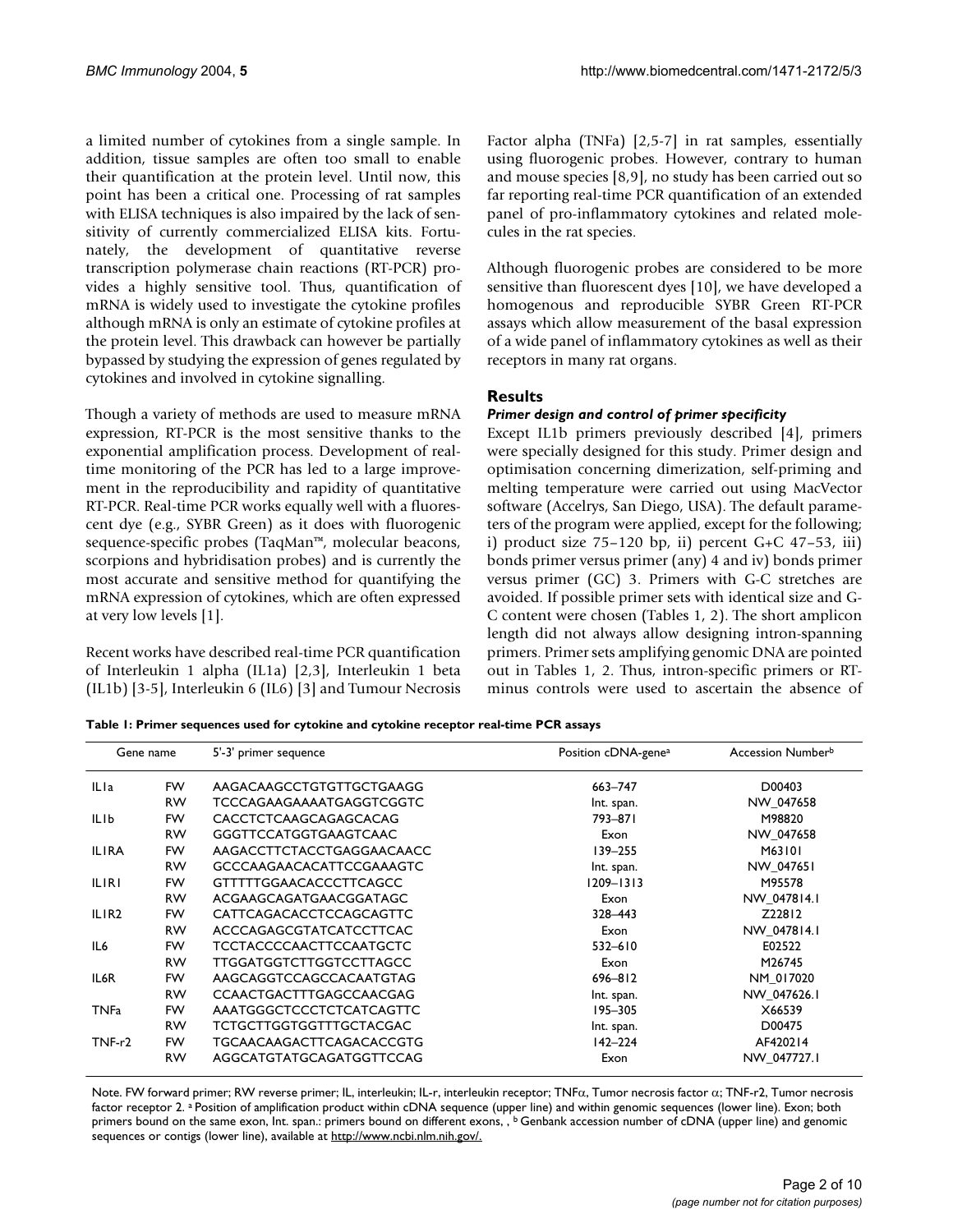| Gene name     |           | 5'-3' primer sequence           | Position cDNA-<br>genea | Accession Number <sup>b</sup> |
|---------------|-----------|---------------------------------|-------------------------|-------------------------------|
| $\beta$ actin | <b>FW</b> | AAGTCCCTCACCCTCCCAAAAG          | 3474-3570               | 0069                          |
|               | <b>RW</b> | AAGCAATGCTGTCACCTTCCC           | Exon                    | V01217                        |
| CypA          | FW        | TATCTGCACTGCCAAGACTGAGTG        | 381-507                 | M19533                        |
|               | <b>RW</b> | <b>CTTCTTGCTGGTCTTGCCATTCC</b>  | Int. span.              | NW 047430                     |
| <b>GAPDH</b>  | <b>FW</b> | GTATTGGGCGCCTGGTCACC*           | $73 - 274$              | AB017801                      |
|               | <b>RW</b> | CGCTCCTGGAAGATGGTGATGG          | Exon                    | NW_047696.1                   |
| <b>HPRT</b>   | <b>FW</b> | CTCATGGACTGATTATGGACAGGAC       | $211 - 333$             | S79292                        |
|               | <b>RW</b> | GCAGGTCAGCAAAGAACTTATAGCC       | Int. span.              | NW 047696.1                   |
| SOCS3         | <b>FW</b> | CCTCCAGCATCTTTGTCGGAAGAC        | 581-679                 | AF075383                      |
|               | <b>RW</b> | TACTGGTCCAGGAACTCCCGAATG        | Exon                    | A 249240                      |
| $C/EBP\beta$  | <b>FW</b> | TGGACAAGCTGAGCGACGAG            | 656-760                 | NM_024125                     |
|               | <b>RW</b> | <b>TGTGCTGCGTCTCCAGGTTG</b>     | Exon <sup>‡</sup>       | NW 047660.1                   |
| cFos          | <b>FW</b> | <b>TTCACCCTGCCTCTTCTCAATGAC</b> | $849 - 931$             | X06769                        |
|               | <b>RW</b> | <b>GCCTTCAGCTCCATGTTGCTAATG</b> | Int. span.              | NW 047762                     |
| c un          | <b>FW</b> | CAATGGGCACATCACCACTACAC         | 604-725                 | X17163                        |
|               | <b>RW</b> | TCTGGCTATGCAGTTCAGCTAGG         | Exon <sup>‡</sup>       | NW_047717.1                   |
| $COX-2$       | <b>FW</b> | TGTATGCTACCATCTGGCTTCGG         | $981 - 1074$            | S67722                        |
|               | <b>RW</b> | <b>GTTTGGAACAGTCGCTCGTCATC</b>  | Exon                    | NW 047397.1                   |
| I-KB          | <b>FW</b> | TGAGTACCTGGACTTGCAGAACG         | 334-409                 | AF246634                      |
|               | <b>RW</b> | TGTAGATGCCTCTCCAAGGATGG         | Int. span.              | NW_047557.1                   |
| $NOS-2*$      | <b>FW</b> | CATTGGAAGTGAAGCGTTTCG           | 2103-2197               | LI2562                        |
|               | <b>RW</b> | CAGCTGGGCTGTACAAACCTT           | Int. span.              | AABR03074184                  |

**Table 2: Primer sequences used for house-keeping genes and cytokine related molecules real-time PCR assays**

Note. FW forward primer; RW reverse primer; CypA, cyclophilin A; GAPDH, glyceraldehyde-3-phosphate dehydrogenase; HPRT, hypoxanthineguanine phosphorybosyl transferase; SOCS3, Suppressor of cytokine signalling 3; C/EBPβ (NF-IL6 rodent homologue); COX-2, cyclooxygenase 2; I-KB, KappaB inhibitors; NOS-2, nitric oxide synthase 2. <sup>a</sup> Position of amplification product within cDNA sequence (upper line) and within genomic sequences (lower line). Exon; both primers bound on the same exon, Int. span.: primers bound on different exons, , <sup>b</sup>Genbank accession number of cDNA (upper line) and genomic sequences or contigs (lower line), available at<http://www.ncbi.nlm.nih.gov/.> \*primers are stemmed from mouse sequence. ‡ gene without intron.

genomic DNA, as described in "Methods".

PCR were carried out both from RT-products and from specific recombinant DNAs overlapping PCR products. Specificities of the PCR amplification are always analysed with melting curve analysis. Melting peaks obtained either from RT-product or from specific recombinant DNA are identical. The melting temperatures of PCR products are shown in Table [3.](#page-4-0) In addition, products were controlled with high-resolution gel electrophoresis. To sum up, all PCR amplifications lead to a single and specific product.

#### *Linearity and efficiency of PCR amplification*

The accuracy of mRNA quantification depends on the linearity and efficiency of PCR amplification. Both parameters were assessed using standard curves generated by increasing amounts of cDNA. Relationship between the threshold cycle  $(C_T)$  and the logarithm of the cDNA concentration were studied according to i), the correlation coefficient and ii), the slopes calculated by LightCycler Software 3 (Roche Applied Science, Mannheim, Germany).

Correlation coefficients (r) confirm the linear relationship between the threshold cycle  $(C_T)$  and the logarithm of the cDNA concentration. Standard curves, using five points, diluted over a 100-fold range, always led to a high linearity ( $r$  ≥ 0.99) as observed with all primer sets (data not shown and Figure [1](#page-5-0), Panel A and B).

The PCR efficiency (*Ex*) was calculated using the equation *Ex* =(10-1/slope)-1. A slope value of -3.32 implies a PCR efficiency of 1 (100%). The higher slope values mean that the PCR efficiency is less than 1. As PCR amplification depends on template preparation, i.e. RNA extraction and cDNA synthesis [11] the assay efficiency was checked on cDNA obtained with different RNA extraction methods and in different rat organs. As shown in Figure [1](#page-5-0) (panel A), for TNFa amplification, there was no difference in PCR efficiency despite different template preparations (phenol and anion exchange resin RNA extraction). Similarly, there is no difference in PCR efficiency among different organs. Figure 2 presents the average slope for cytokine mRNAs of 14 independent assays ( $Ex = 0.965 \pm 0.085$ ) in two rat brain structures (hypothalamus, hippocampus) and five rat organs (ileum, liver, lung, spleen, skin) using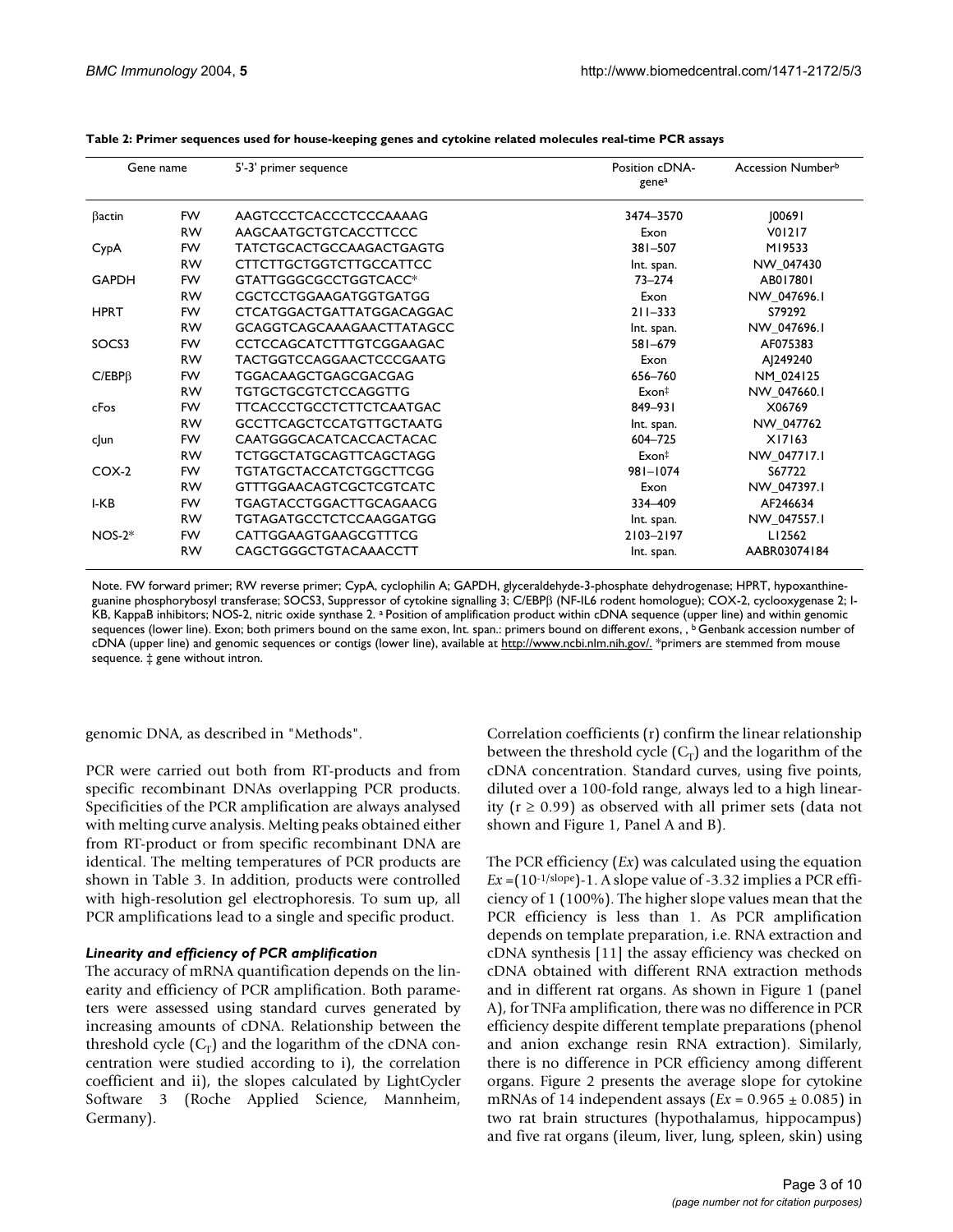| Gene name         | [primer] <sup>a</sup> ( $\mu$ M) | $[Mg^{++}]^b$ (mM) | Annealing conditions <sup>c</sup><br>$(^{\circ}Cs)$ | Product TM <sup>d</sup> (°C) | Amplicon Lengthe (bp) |
|-------------------|----------------------------------|--------------------|-----------------------------------------------------|------------------------------|-----------------------|
| $\beta$ actin     | 0.3                              | 3.5                | $58^{\circ}$ C4s                                    | 83.5                         | 97                    |
| CypA              | 0.4                              | 4                  | $58^{\circ}$ C $5s$                                 | 85.2                         | 127                   |
| <b>GAPDH</b>      | 0.4                              | 3                  | $58^{\circ}$ C4s                                    | 86.9                         | 202                   |
| <b>HPRT</b>       | 0.4                              | 4                  | $60^{\circ}$ C5s                                    | 84.7                         | 123                   |
| ILIa              | 0.4                              | 4                  | $65^{\circ}$ C5s                                    | 81.5                         | 85                    |
| <b>ILIb</b>       | 0.4                              | 3.5                | $58^{\circ}$ C $5s$                                 | 82.0                         | 79                    |
| <b>ILIRA</b>      | 0.4                              | 3                  | $65^{\circ}$ C5s                                    | 80.7                         | 117                   |
| <b>ILIRI</b>      | 0.4                              | 3                  | $64^{\circ}$ C5s                                    | 80.0                         | 105                   |
| ILIR <sub>2</sub> | 0.4                              | 4                  | $64^{\circ}$ C5s                                    | 84.5                         | 116                   |
| IL6               | 0.4                              | 3                  | $65^{\circ}$ C5s                                    | 80.9                         | 79                    |
| IL6R              | 0.4                              |                    | $60^{\circ}$ C5s                                    | 84.3                         | 117                   |
| <b>TNFa</b>       | 0.4                              |                    | $58^{\circ}$ C4s                                    | 84.7                         | $\mathbf{H}$          |
| TNFR <sub>2</sub> | 0.4                              | 4                  | $60^{\circ}$ C5s                                    | $84.9*$                      | 83                    |
| SOCS3             | 0.4                              | 4                  | $65^{\circ}$ C5s                                    | 84.7                         | 99                    |
| $C/EBP\beta$      | 0.4                              | 4                  | $59^{\circ}$ C $5s$                                 | 90.2                         | 90.2                  |
| cFos              | 0.4                              | 4                  | $60^{\circ}$ C5s                                    | 84.6                         | 84.6                  |
| cJun              | 0.4                              | 4                  | $62^{\circ}$ C5s                                    | 89.2                         | 89.2                  |
| $COX-2$           | 0.4                              | 4                  | $60^{\circ}$ C4s                                    | 83.8                         | 83.8                  |
| <b>NOS-2</b>      | 0.4                              | 4                  | $58^{\circ}$ C $5s$                                 | 83.8                         | 83.8                  |

<span id="page-4-0"></span>**Table 3: Detailed conditions used for real-time PCR assays.**

Abbreviations: see Tables 1, 2.ª final concentration of oligonucleotide primers ( $\mu$ M), <sup>b</sup> final concentration of Mg<sup>2+</sup> (mM), <sup>c</sup> Annealing temperature (°C) and duration (s), d melting temperature of specific PCR product, e Amplicon length in base pairs. \*TNF-r2: a second melting peak close to 88°C can coexist depending on template. The two peaks correspond to a single amplification product as controlled using high-resolution gel electrophoresis and PCR with recombinant and genomic DNA as templates.

phenol RNA extraction. When rat hypothalamus was used as a template (anion exchange resin RNA extraction) PCR amplification efficiencies were respectively  $0.987 \pm 0.041$ ,  $0.960 \pm 0.031$  and  $0.959 \pm 0.028$  for cytokines (mean of 6 genes), cytokine receptors (mean of 5 genes) and housekeeping gene CypA (mean of 3 independent assays). Furthermore, only low intra-assay variations were observed as shown with SOCS3 mRNA quantification over a 1000 fold range of measurement (Figure [1](#page-5-0), panel B).

In conclusion, the linearity and efficiency of amplification of PCR assays among different templates allowed an accurate quantification of different target genes. Moreover, there were slight differences in amplification efficiencies of PCR assays, which allow the use of the comparative  $C_T$  $(ΔC<sub>T</sub>)$  quantification method (cf. Quantification).

#### *Average crossing point of cytokines PCR assays in various organs in control rats*

The sensitivity of the SYBR Green PCR assay was tested through its ability to measure basal levels of target mRNAs in control rats. Average  $C_T$  of cytokines and SOCS3 PCR assays in control rats enable mRNA quantification in the PCR exponential amplification phase in all tested structures and organs (Figure [3.](#page-6-0) Panel A). Cytokine receptor  $C_T$ s are similar to those of cytokines as shown in control rat hypothalamus samples (Figure [3,](#page-6-0) Panel B). Thus, the sensitivity of these assays enables the measurement of cytokines mRNA using in vitro LPS or lectin-stimulated blood samples (data not shown).

#### *Normalization*

A reliable quantitative RT-PCR method needs taking into account corrections for experimental variations in different samples, i.e. different amounts of cDNA and minor differences in PCR efficiency. Inter-sample differences in amplification efficiency are not a pitfall in real-time PCR as opposed to end-point quantification [1]. Indeed in real-time PCR, quantification is based on  $C_T$  values, which are measured in the early stage of the exponential phase of the reaction, although variations in input RNA or in reverse transcription efficiency must be corrected. Normalization to a housekeeping gene is currently the best method of avoiding these discrepancies [1]. We generally use cyclophilin A (CypA) as the reference gene owing to its stability in many physiological and pathophysiological conditions. However, the reliability of the results depends on the choice of the most relevant housekeeping gene according to the specific experimental treatments and organs. So beside cyclophilin A [12], primer sets, able to quantify the most common housekeeping genes (betaactin, glyceraldehyde-3-phosphate dehydrogenase (GAPDH) and hypoxanthine-guanine phosphorybosyl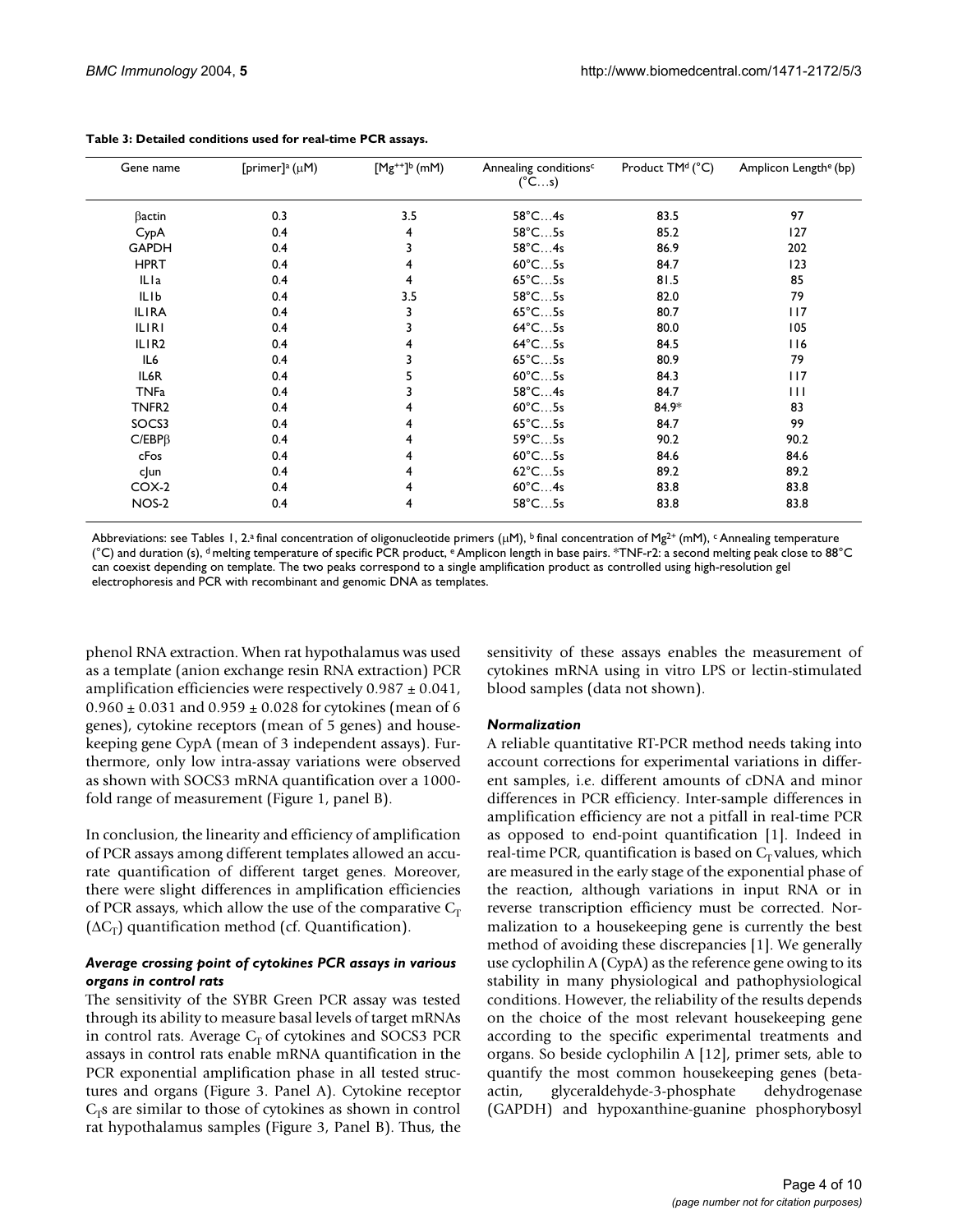<span id="page-5-0"></span>

#### Figure 1

**Representative standard curves for TNFa and SOCS3 mRNAs using the LightCycler device.** RNA was isolated using spleen cell cultures stimulated with LPS. The primer sets are listed in Tables 1, 2 and amplification conditions are described in "methods". Slopes and statistical value are assessed using LightCycler 3 software. Data are means ± SEM. A) Variation of standard curve for TNFa mRNA quantification according to mRNA extraction: (blue diamond) anion exchange resin RNA extraction (RNeasy mini, QIAGEN), (red diamond) phenol extraction [26]. Each value is the average of four (phenol) or three (RNeasy) independent mRNA quantifications. Only a weak difference is observed in PCR efficiencies between the templates (-3.398 and -3.399). The  $C_T$  variation is probably due to the difference in mRNA purity between both extraction methods. B) Intra-assay variation for SOCS3 mRNA quantification. Each value is the mean of three repetitions in the same experiment.

transferase (HPRT)) with the same amplification efficiencies as target genes described above, are shown in Table 2.

#### *Quantification*

As previously shown (Figures [1](#page-5-0) and [3](#page-6-0)), amplification efficiency and linearity of PCR assays allow the quantification in a useful range in many tissues, i.e. with a higher  $C<sub>T</sub>$  than that of cytokine mRNA in control rats. Linearity and effi-



#### **Figure 2**

**PCR efficiency of cytokines and related molecules among rat organs and structures.** Slope values are related to PCR efficiencies (*Ex*) using the equation *Ex* = (10-1/ slope) - 1. The mean efficiency is  $0.965 \pm 0.085$ . The red line matches PCR efficiency of 1 (slope = -3.32). Slope values are assessed using LightCycler 3 software (ROCHE), from templates coming from two brain structures (hypothalamus, hippocampus) and five organs (ileum, liver, lung, spleen, skin). RNA was isolated using phenol RNA extraction. The primer sets are listed in Tables 1, 2 and amplification conditions are described in "methods". Each value is the mean of fourteen independent experiments. Data are means ± SEM.

ciency of PCR allow the quantification of mRNA with both methods used, i. e. the standard curve method and the comparative threshold cycle  $(\Delta C_T)$  method.

The internal standard curve quantification method is the most accurate of quantifying mRNA. Indeed, the precise efficiency of each individual amplification is taken into account for each mRNA measurement. Recombinant DNA, i.e. plasmid or overlapping PCR products can be used to generate standards although the PCR efficiency slightly changes with the chemical properties of the template. The assay's accuracy is improved by using cDNA standards handled (RNA extraction and reverse transcription) in the same way as the samples. In our hands, the best results were obtained working with a pool of all tested samples. The standard pool was diluted over a 100 fold range, in a five point standard curve, centred on the concentration of the tested samples. Similar results were obtained with LPS-stimulated spleen cells prepared as described in materials and methods. This method is still time-consuming and, depending on the PCR efficiency, can be replaced with the easier  $\Delta C_T$  method. Briefly, the  $C_T$ indicates the fractional cycle number for which the amount of amplified target reaches a fixed threshold. This amount is a constant depending on the primer set. The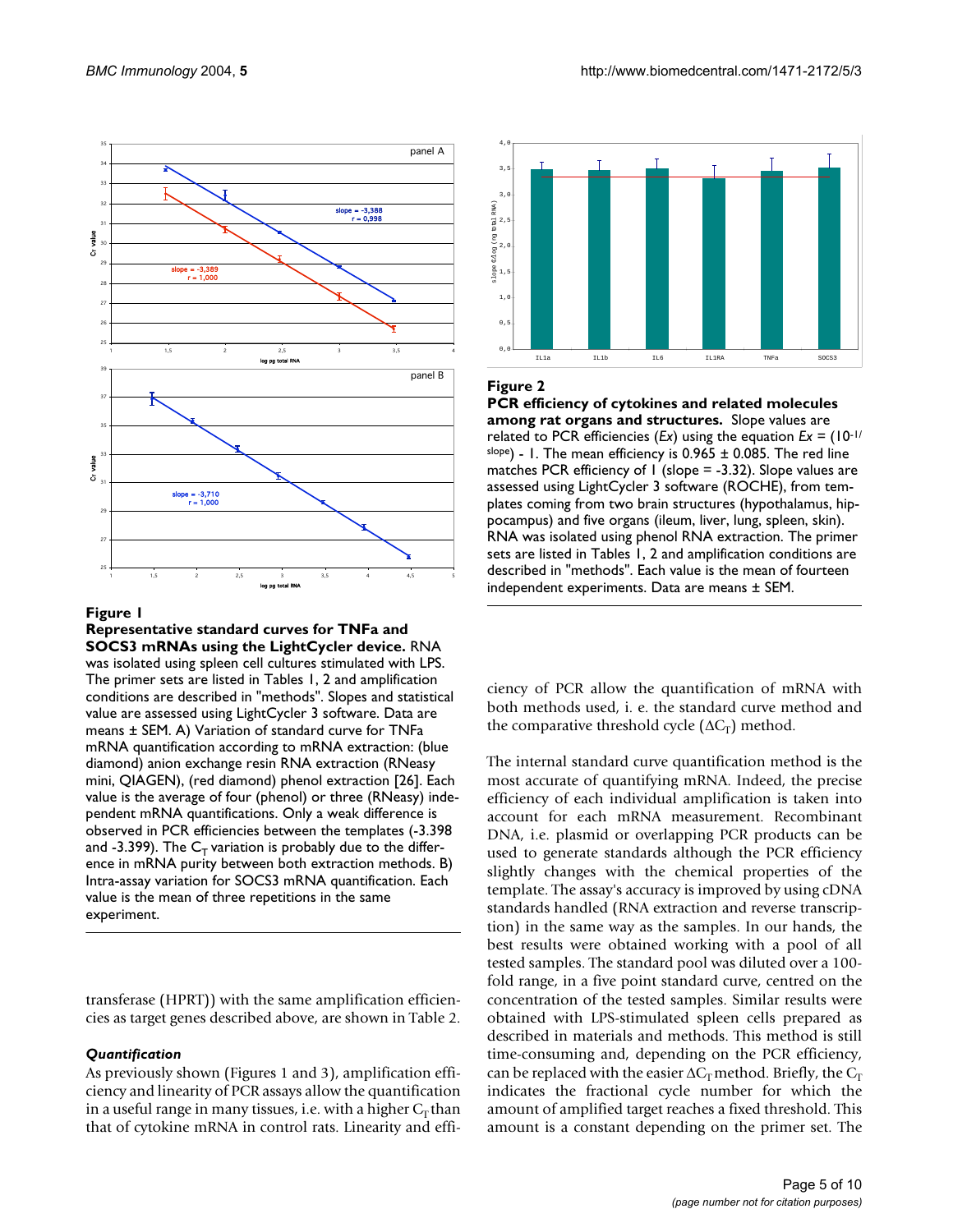<span id="page-6-0"></span>

#### **Figure 3**

**Expression levels of cytokines and related molecules**   $\boldsymbol{\mathsf{in}}$  control rats. A) Cycle threshold  $(\mathsf{C}_\mathsf{T})$  values of proinflammatory cytokines and SOCS3 mRNA in various structures and organs in Lewis rats. Quantifications were carried out from 30 ng of RNA (phenol extraction). Each value is the mean of seven values. Data are means  $\pm$  SEM. B)  ${\sf C}_{\sf T}$  values of pro-inflammatory cytokine and receptor mRNAs in hypothalamus from Sprague-Dawley rats. Quantification was carried out from 30 ng of RNA (RNeasy extraction; QIAGEN). Each value is the mean of seven values. Data are means ± SEM.

difference ( $\Delta C_T$ ) between the  $C_T$  of the target gene ( $C_{Tt}$ ) and the reference gene  $(C_T)$  depends on the RNA relative copy number between the target and the reference gene. When the PCR have been properly optimized, the PCR efficiencies are close to one and the amount of target  $(X_N)$ , normalized to an endogenous reference is given by the equation:  $X_N = K \times 2$ - $\triangle$ CT were K is a constant according to the target and reference primer sets [12]. The normalization to a calibrator allows to reduce the previous equation in removing the constant K. In these conditions, the amount of target normalized to an endogenous reference and relative to a calibrator  $(X_{N,C})$  is given by the equation:  $X_{N,C}$  = 2<sup>-∆∆CT</sup> where  $ΔΔC<sub>T</sub>$  is the difference between the  $ΔC<sub>T</sub>$ of the sample and the  $\Delta C_T$  of the calibrator. So the  $\Delta C_T$ method is based on i) similar amplification efficiency



#### Figure 4

**Validation of the 2-**∆**CT method for cytokine mRNAs quantification.** The  $\Delta C_T$  method for relative quantification requires that the efficiency of targets (cytokines and related molecules) and reference (CypA) amplified in different tubes is approximately the same. Serial dilutions of cDNA were amplified by real-time PCR using gene-specific primers sets. The difference ( $\Delta \mathsf{C}_\mathsf{T}$ ) between cycle threshold ( $\mathsf{C}_\mathsf{T}$ ) from target and reference was calculated for each dilution. The absolute value of the slope of  $\Delta C_T$  in relation to the logarithm of cDNA concentration should be less than 0.1 [14]. Panel A shows the results of an IL1b/CypA assay where a cDNA preparation was diluted over a 10.000-fold range in three independent experiments. The data were fit using leastsquares linear regression analysis ( $n = 3$ ). Data are means  $\pm$ SEM. Panel B: The validity of the  $\Delta C_T$  method was controlled for each experiment: using a 10-fold range standard curve using sample pools as calibrators (green diamond) IL1a/ CypA, (blue diamond) IL6/CypA, (red diamond) SOCS3/ CypA, (purple diamond) TNFa/CypA.

rates between target and reference genes and ii) PCR efficiency close to 1 [13]. This hypothesis should be taken into account by checking the influence of template dilution on the  $\Delta C_T$  variation. Figure 4 (panel A) shows the results of an IL1b/CypA assay where a cDNA preparation was diluted over a 10.000-fold range in three independent experiments.  $\Delta C_T$  calculation can be used when the slope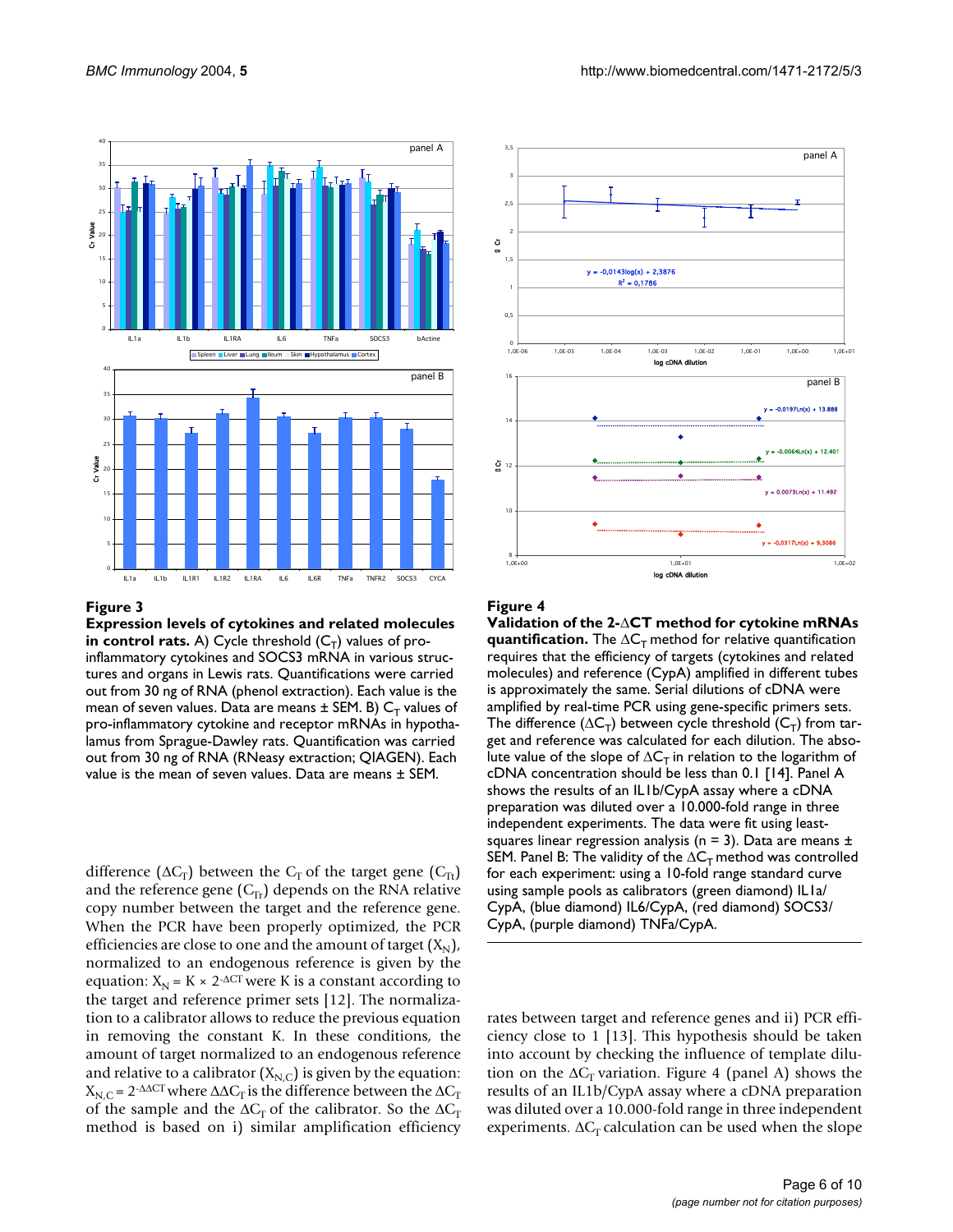obtained is close to zero. An absolute value of the slope less than 0.1 is adequate [14] although higher values are acceptable [15]. The validity of the  $\Delta C_T$  method was controlled for each experiment: the PCR efficiency was controlled with a 10-fold range standard curve (two or three points) using sample pools as calibrators (Figure 4, panel B).

In the vast majority of the experiments, we chose the  $\Delta C_T$ method due to the facility and speed for set up and analysis. The standard curve method was favoured with lowlevel mRNA samples.

#### *Low-level mRNA samples*

Although RT-PCR assays described above are able to assess basal mRNA levels in most rat tissues, quantification problems could appear in small samples such as isolated skeletal myofibres or small numbers of cells. At low copy number of target DNA the well-known problem of increased variability in target sampling is associated with other drawbacks: i) primer dimers and non-specific products are more readily generated [16], ii) slight decreases in PCR efficiencies are observed in standard curve for the lowest concentrations.

In order to avoid these difficulties, low mRNA expression can be detected using cycle-limited nested RT-PCR [16]. Another way is to allow the denaturation of unspecific products before reading the fluorescent signal. For this purpose, the fluorescence is measured at the end of a 2–3 seconds incubation at 5°C below the product melting temperature. This step is added at the end of elongation step at 72°C. However, if problems occur in proportion to low levels of total cDNA in templates (i.e. for small samples), quantification must be assessed using the standard curve method instead of the ∆CT method. We either used an optimised curve-fit through the data of the standard, or we optimized the amplification conditions according to the specific template [11].

Real Quant software (Roche Applied Science, Mannheim, Germany) allows the quantification using a two sections curve-fit, i) a linear section describing the upper concentration range and, ii) a curved section for the non-linear part, on the lower concentration range of the standard curve. As we previously described in isolated skeletal myofibres [17], use of a sample pool slightly enriched in recombinant DNA as a standard, strongly increases the accuracy of the PCR assay. A complementary way is to optimise the amplification conditions directly on a sample-pool i) by decreasing the primer annealing temperature in a 1–5°C range, ii) on a LightCycler (Roche Applied Science, Mannheim, Germany) by decreasing the temperature ramping between annealing and elongation steps (from 20 $\degree$ C/ to 1–3 $\degree$ C/s) to reduce non specific hybridisation. The specificity of each PCR product is controlled using melting curves. This method which lessens  $C_T$  in a 1–3 cycle range, allowed us to quantify weakly expressed transcription factors in small amounts of CD34+ cells [18].

#### *Cytokine mRNA quantification in various physiopathological states*

We improved our PCR assay in numerous tissues in a broad range of physiopathological states such as γ-irradiation, thermal injury, contention stress, heat stroke and in *ex vivo* LPS or lectin total-blood stimulation (data not shown). This method enables numerous fold increases in cytokine and related molecule mRNAs (Figure [5.](#page-8-0)A) to be displayed as well as slight increases (Figure [5](#page-8-0).B1,5.B3). Moreover, the sensitivity of the method ensures the detection of rare cases of decrease of basal levels of cytokine mRNA as shown in Figure [5.](#page-8-0)B.2.

#### **Discussion**

RT-PCR has proved to be a powerful method of studying gene expression in mammalian tissues. Cytokine mRNA quantification was one of the earliest examples using this method [19]. Indeed, RT-PCR is advantageous for cytokine transcript analysis because it can be used to quickly monitor the simultaneous expression of an array of cytokines from a single sample and requires only small quantities of template material. Up to now, such studies by techniques such as ELISA are not possible at the protein level, due to the lack of sensitivity of ELISA kits and the availability of high sensitivity ELISA kits for rats.

In this report we describe the application of a novel SYBR Green real-time RT-PCR assay for the quantification of a large panel of rat cytokines and related molecules. This method allows an accurate determination of basal cytokine and a related molecule pattern in most of the control rat organs and therefore, easily detects increased mRNA levels. Moreover, the assay sensitivity is adequate to analyse i) mRNA levels in small samples and ii) rare cases of decrease of basal cytokine levels in pathophysiological conditions. Experimental variations in different samples are corrected through normalization to a housekeeping gene. As the reliability of the results depends on the choice of the most relevant housekeeping gene according to the specific experimental conditions, we propose primer sets, able to quantify the most common housekeeping genes, Furthermore, the low differences in amplification efficiencies of PCR assays, allow the use of the fast  $\Delta C_T$  quantification method.

Although mRNA quantification of cytokines and cytokine receptors is an essential tool, it is only a rough estimate of cytokine profiles at the protein level. Particularly posttranscriptional control is an important feature of cytokine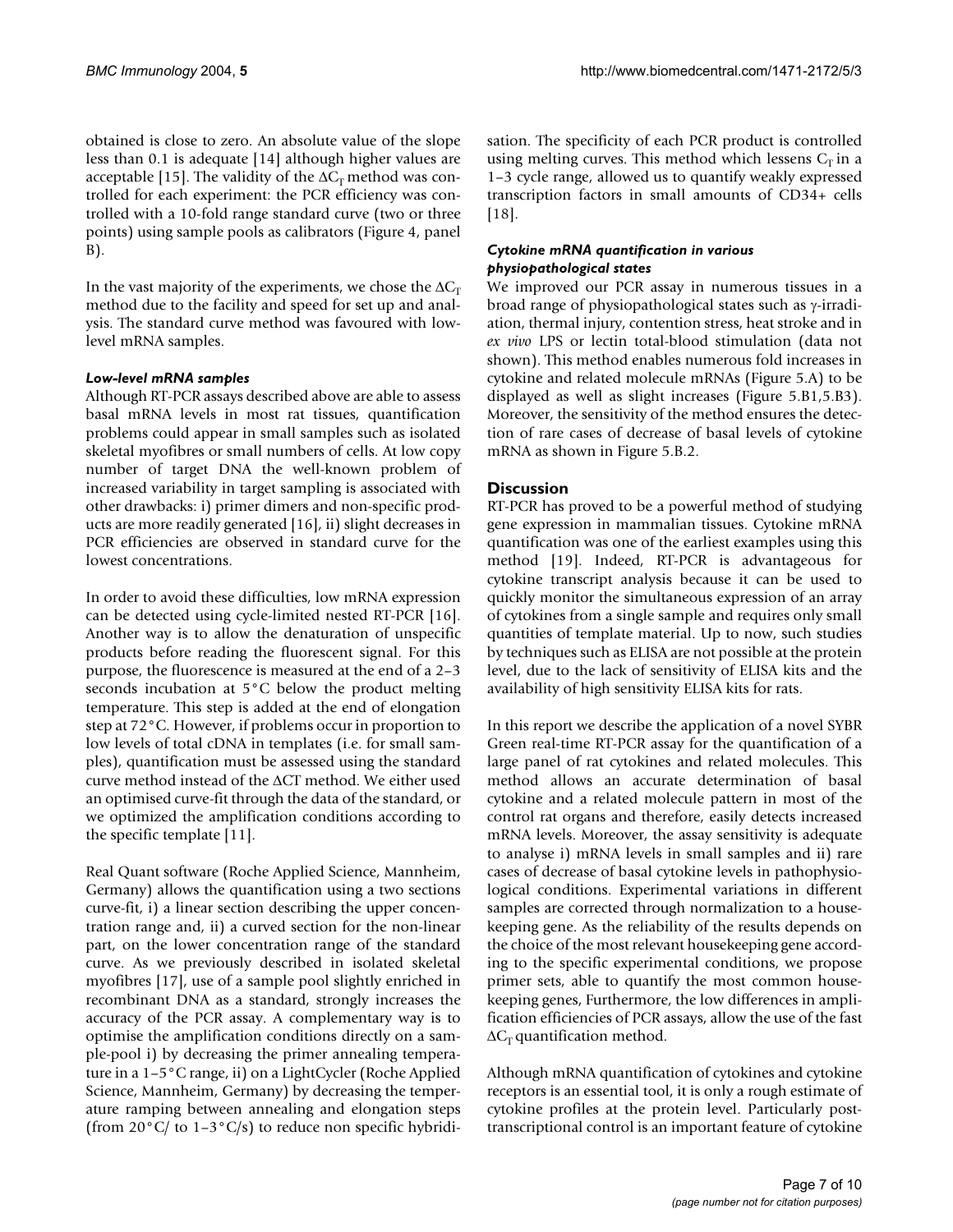<span id="page-8-0"></span>

#### Figure 5

**Quantification of cytokine-related molecule mRNAs in various pathophysiological conditions.** Studies were in accordance with French ethical guidelines and approved by a Medical Committee of the French Army Medical Research Centre (CRSSA). Sham-animals were handled in the same conditions as injured animals without injury exposure. Conditions for 40% total body surface thermal injury (TI) and 8 Gy whole-body irradiation (WBI) were described previously [12,22]. A 30 minutes contention was achieved in the irradiation device. Data are means  $\pm$  SEM, n = 6. Statistical significance was assessed using ANOVA or Student's t-test (\* p < 0.05; \*\*  $p < 0.01$ ; \*\*\*  $p < 0.001$ ). A.) 1; increase in spleen TNFa mRNA 3 h after 8 Gy WBI, 2; increase in liver SOCS3 mRNA 24 h after 40% total body surface TI, 3; ileum increase in IL1RA mRNA 23 h after 8 Gy WBI. B.) 1; increase in hypothalamus IL1a mRNA 3 h after a 30 minutes contention, 2; decrease in liver IL6 mRNA 6 h after 40% total body surface TI, 3; increase in hypothalamus IL6-receptor mRNA 2 h after 8 Gy WBI.

receptor regulation. It may be useful to investigate the functionality of the cytokine network to overcome the impossibility of studying many cytokines at the protein level, by measuring mRNA encoding inducible proteins related to cytokine pathways, such as i) SOCS proteins, ii) cytokine-induced genes and iii) inducible transcription factors. SOCS proteins, in particular, which are cytokineinducible regulators of signalling are of great interest [20]. Specifically, quantification of SOCS 3 mRNA allows the investigation of IL-6 signalling [21]. IL1-b, in the same way, induces both nitric oxide synthase 2 (NOS-2) and cyclooxygenase 2 (COX-2) gene expression [3,22,23]. Activation of transcription factors, such as AP1 and C/ EBPβ, the rodent homologue of human NF-IL6, which play a critical role in gene regulation in response to inflammatory cytokines can be studied at the transcriptional level [24,25]. Primer sets, homogeneous with respect to PCR efficiency, designed for quantification of these cytokine-related mRNAs with real-time PCR assays are given in Tables 2, [3.](#page-4-0)

### **Conclusions**

Herein we report an innovative SYBR Green real-time RT-PCR assay developed to detect rat pro-inflammatory cytokines and related molecules in a homogenous and reproducible manner. Due to its high sensitivity, this assay is suitable for, i) analyzing basal levels, and even physiopathological decreases below the basal level of target mRNA in most of rat organs, ii) quantifying mRNA from very small samples. Real-time RT-PCR is currently the best way to investigate the cytokine network, while waiting for the development of more sensitive assays for the detection of secreted cytokine and cytokine receptors in rats. In particular, real-time RT-PCR assays should be carried out to analyse i) genes involved in cytokine signalling as transcription factors or suppressors of cytokine signalling and ii) cytokine-induced genes.

### **Methods**

#### *Oligonucleotide primers*

Oligonucleotide primers were synthesised at Eurogentec (Saraing, Belgium). Primer design and optimization concerning primer dimer, self-priming formation and primer melting temperature was done with MacVector software (Accelrys, San Diego, USA).

#### *Total RNA isolation*

Total RNA was isolated using either phenol or anion exchange resin. Phenol extraction was carried out using a protocol adapted from Chomczynski and Sacchi [26]. In short, samples were disrupted (5% weight/volume) in lysis buffer (4 M guanidine thiocyanate, 25 mM pH7.0 sodium citrate, 0.5% N-laurylsarcosine and 0.1 M β-mercaptoethanol) with a blender (Waring Blender, New Hartford, USA). RNA isolation was carried out from 900 µL of lysate with 90 µL of 2 M pH4.0 sodium acetate, 810 µL of phenol and 180 µL of 24/1 chloroform / isoamylic alcohol. Conversely, total RNA was isolated from 30 mg samples, using RNeasy mini kit (QIAGEN S.A., Courtabeuf, France) following the manufacturer's instructions with the optional RNase-free DNase step to avoid contamination with genomic DNA.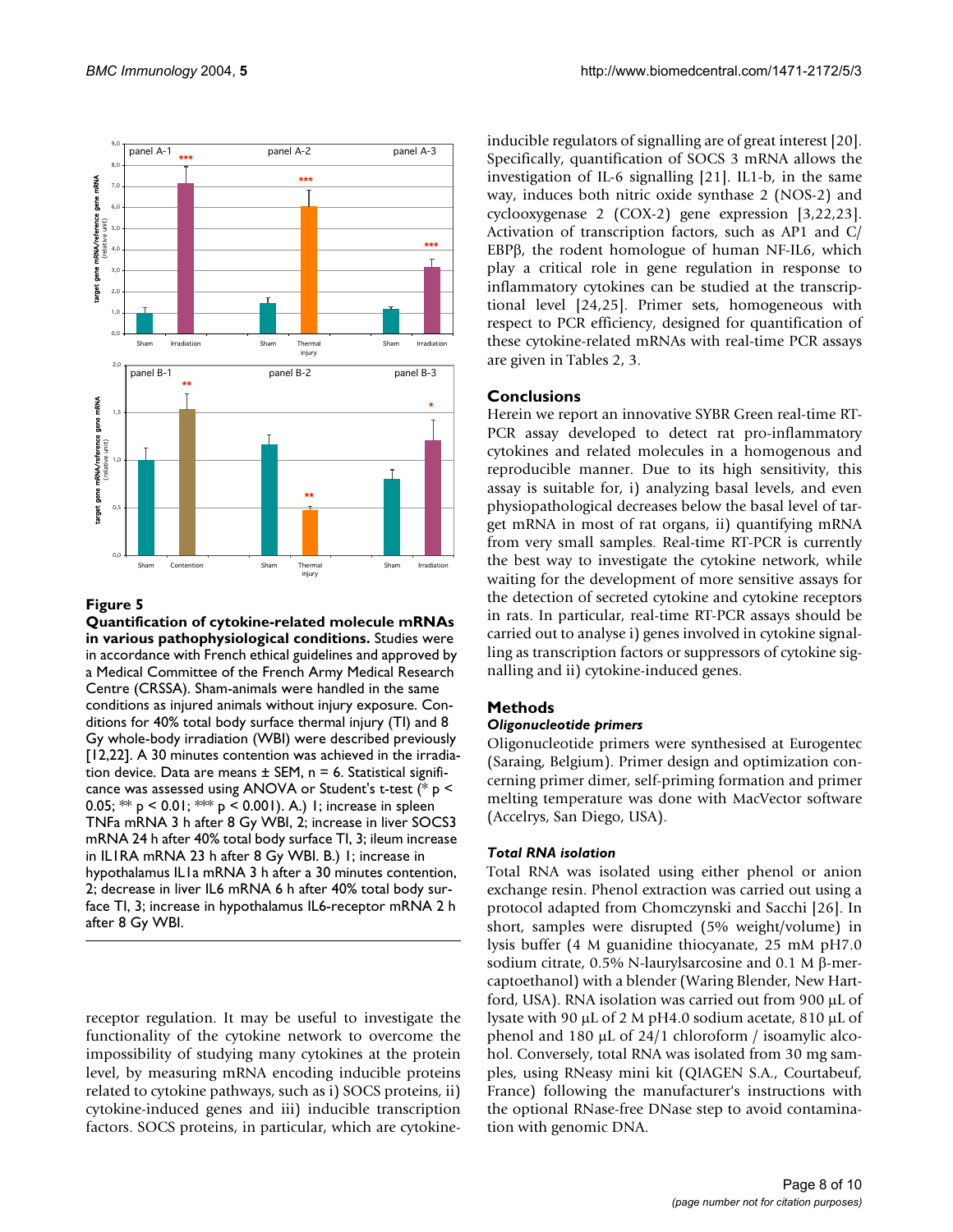| Gene name         |           | 5'-3' primer sequence           | Position <sup>a</sup> (cDNA) | Annealing temperature <sup>b</sup> |
|-------------------|-----------|---------------------------------|------------------------------|------------------------------------|
| ILI <sub>a</sub>  | FW.       | <b>GTGGTGGTGTCAGCAACATCAAAC</b> | 275-862                      | $56^{\circ}$ C                     |
|                   | <b>RW</b> | <b>GAAATCTATCATGGAGGGCAGTCC</b> |                              |                                    |
| <b>ILIb</b>       | <b>FW</b> | <b>TGAAAGCTCTCCACCTCAATGGAC</b> | $501 - 894$                  | $57^{\circ}$ C                     |
|                   | <b>RW</b> | TGCAGCCATCTTTAGGAAGACACG        |                              |                                    |
| <b>ILIRA</b>      | <b>FW</b> | AAGACCTTCTACCTGAGGAACAACC       | $139 - 310$                  | $55^{\circ}$ C                     |
|                   | <b>RW</b> | <b>GCTTGGTGTCATCTCCAGACTTG</b>  |                              |                                    |
| <b>ILIRI</b>      | <b>FW</b> | TGTCTACTGGAAGTGGAATGGGTC        | $1143 - 1500$                | $56^{\circ}$ C                     |
|                   | <b>RW</b> | GGGAAGAAAATCAGAGCAGGAGTC        |                              |                                    |
| ILIR <sub>2</sub> | <b>FW</b> | CACCCAGTTCTTGGAGACGATTG         | 226-598                      | $57^{\circ}$ C                     |
|                   | <b>RW</b> | TGGAGGAGAGAGCTGAGATTTGC         |                              |                                    |
| IL <sub>6</sub>   | <b>FW</b> | <b>TCTGGAGTTCCGTTTCTACCTGG</b>  | 388-682                      | $55^{\circ}$ C                     |
|                   | <b>RW</b> | CATAGCACACTAGGTTTGCCGAG         |                              |                                    |
| IL <sub>6</sub> R | <b>FW</b> | AGCAGGCAATGCTACCATTCAC          | 264-873                      | $57^{\circ}$ C                     |
|                   | <b>RW</b> | <b>GTCGGTATCGAAGCTCGAATTG</b>   |                              |                                    |
| <b>TNFa</b>       | <b>FW</b> | AGCACAGAAAGCATGATCCGAG          | 4-499                        | $58^{\circ}$ C                     |
|                   | <b>RW</b> | <b>CCTGGTATGAAGTGGCAAATCG</b>   |                              |                                    |
| TNFR <sub>2</sub> | <b>FW</b> | <b>TCAGATGTGCTGTGCTAAGTGTCC</b> | $93 - 512$                   | $58^{\circ}$ C                     |
|                   | <b>RW</b> | <b>GCCAGGATGCTACAAATGCG</b>     |                              |                                    |
| SOCS3             | <b>FW</b> | ATGGTCACCCACAGCAAGTTTC          | $18 - 679$                   | $56^{\circ}$ C                     |
|                   | <b>RW</b> | TACTGGTCCAGGAACTCCCGAATG        |                              |                                    |

**Table 4: Primer sequences and detailed PCR conditions used to generate standard recombinant DNA.**

Abbreviations: see Tables 1, 2. These primer sets allow generating recombinant DNA to ensure the specificity of the PCR amplification or to generate standard curves. <sup>a</sup> Position of amplification product within cDNA sequence. Genbank accession number are given in Tables 1, 2, <sup>b</sup> melting temperature of specific PCR product.

#### *Reverse transcription*

Reverse transcription of mRNA was carried out in a 60 µL final volume from 4 µg total RNA using 300 U M-MLV reverse transcriptase (Invitrogen) according to manufacturer's instructions with 500 ng oligo  $(dT)_{12-18}$ and 50 U ribonuclease inhibitor (RNase-Out, Promega).

#### *Real-time PCR*

PCR was carried out with the LC Fast Start DNA Master SYBR Green kit (Roche Applied Science, Mannheim, Germany) using 0.5 µL of cDNA, corresponding to 30 ng of total RNA in a 20  $\mu$ L final volume, 3–4 mM MgCl<sub>2</sub> and 0,4 µM each primer (final concentration). Detailed PCR conditions are displayed in Table [3](#page-4-0). Briefly, quantitative PCR was performed using LightCycler (Roche Applied Science, Mannheim, Germany) for 45 cycles at 95°C for 20 s, specific annealing temperature for 4–5 s and 72°C for 8 s. Amplification specificity was checked using melting curve following the manufacturer's instructions.

#### *Result analysis and quantification*

Results were analysed with LightCycler Software v.3.5 (Roche Applied Science, Mannheim, Germany) using the second derivative maximum method to set  $C_T$ . Quantification using either standard curves or the  $\Delta C_T$ method was carried out with Real Quant Software (Roche Applied Science, Mannheim, Germany).

#### *Standard preparation: LPS-stimulated spleen cells*

Eight-week-old Wistar male rats were anesthetized under halothane. Spleens were aseptically removed and perfused with 5 mL of Hank's buffered saline (Sigma-Aldrich). Spleens were then prepared as single-cell suspensions in RPMI 1640 medium supplemented with 10% heat-inactivated foetal calf serum and antibiotics, all purchased from Sigma. Suspensions were adjusted to  $5 \times 10^6$ viable cells/mL. Spleen cell cultures were carried out in 25  $cm<sup>2</sup>$  tissue-culture flasks (Falcon, BD Biosciences) at 50  $\times$ 10<sup>6</sup> cells in 10 mL of RPMI-FCS complete medium. They were stimulated with 1 µg/mL of lipopolysaccharide (LPS, *Salmonella typhimurium*, Sigma-Aldrich) for 2 and 10 h, at 37°C, in a 5% CO2-95% air atmosphere. At the end of the incubation time, cells were harvested and stored in 500 µL of RNA Later (Ambion, Austin, USA) before RNA extraction.

#### *Standard preparation: specific recombinant DNA*

Specific recombinant DNA standards were synthesized using PCR. Reactions were performed using LightCycler (Roche Applied Science, Mannheim, Germany) for 45 cycles at 95°C for 20 s, specific annealing temperature for 5 s and 72°C for 10 s. PCR were carried out with the LC Fast Start DNA Master SYBR Green kit (Roche Applied Science, Mannheim, Germany) using 0.5 µL of cDNA, corresponding to 30 ng of total RNA in a 20 µL final volume, 4 mM MgCl<sub>2</sub> and 0,4  $\mu$ M each primer (final concentration).